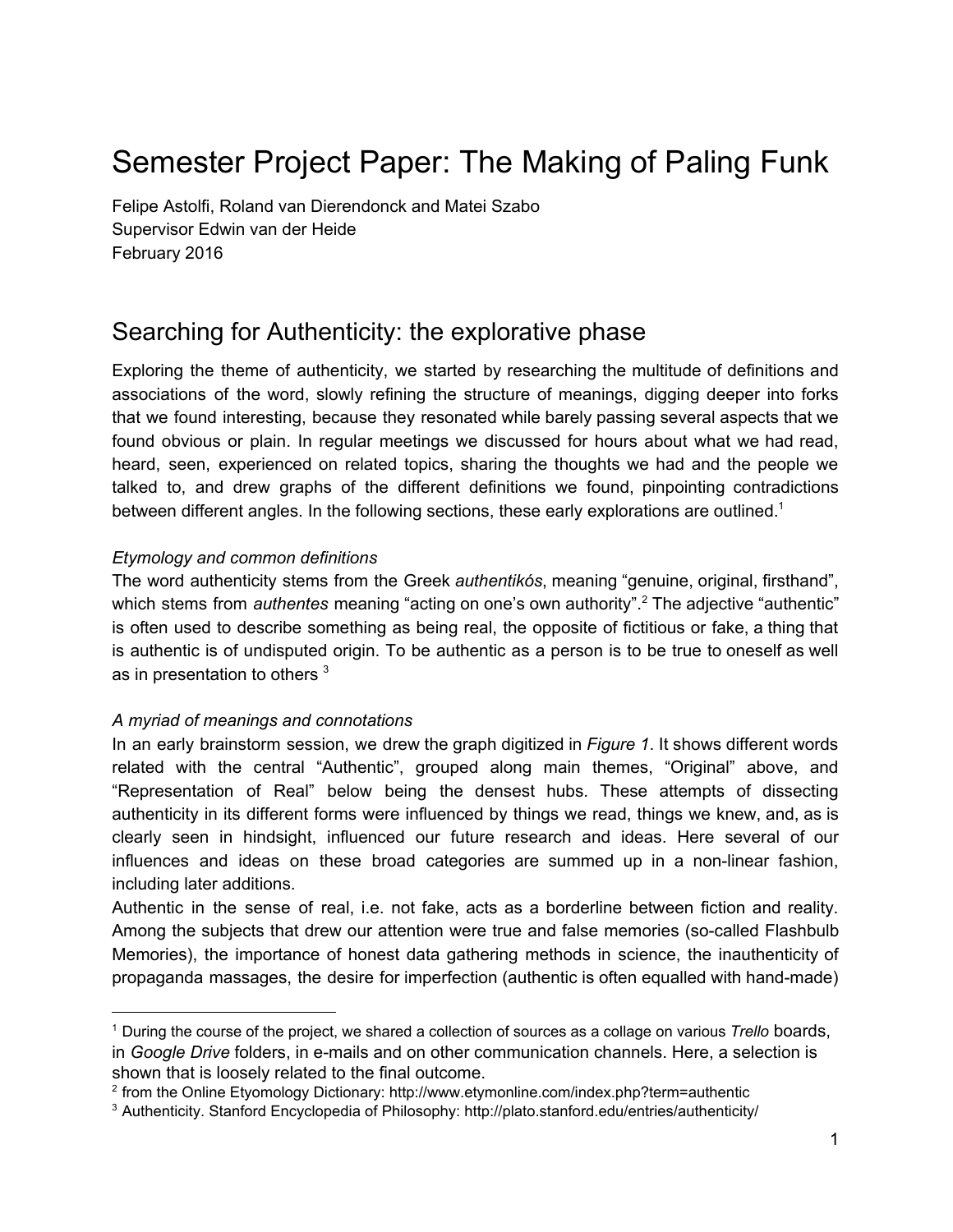<sup>4</sup>, the difference between an original artwork and a copy<sup>5</sup>, the importance of verification of data for verdicts in court, and for determining the price of a work of art, the effort and knowledge needed to make this distinction, and the virtue of honesty versus fraudulence.<sup>6</sup>

Authenticity has also a strong connotation with originality, an authentic idea is often interpreted as an idea that is truly yours, that defines you. In this context, we discussed the idea of inheritance, the concept that all ideas are remixes<sup>7</sup>, the ideal of authenticity in artists and art, tradition<sup>8</sup>, and the contradiction between an "authentic village" (conserved, frozen in time, an exact copy from history), and "authentic persons" living in that village (who may renew themselves, change, be dynamic) $9$ , the perceived authenticity and how "authentic" is seen as a label of quality, as an inherently good virtue.<sup>10</sup>

Authenticity often also refers to independence, where it can be seen as a ideal of self realization. Sartre defined authenticity as the goal in life: to be free, and to make one's own moral choices. This version of authenticity is being criticized by a current generation of philosophers, who say that the old view on authenticity amounts to insular individuals, whereas in reality the values of an individual are shaped by society and vice-versa.<sup>11</sup> Nonetheless, the current individualism that is a consequence of the popularity of the old-fashioned definition of the ideal of authenticity.<sup>12</sup>

It is important to note that authenticity, genuine, being true to itself, is different from originality, uniqueness and identity, i.e. an authentic cheese can be truly made according to the recipe that it says it does, that does not imply that that cheese is unique, original.

<sup>7</sup> Notably Kriby Fergusons web documentary series "Everything is a remix"

<sup>&</sup>lt;sup>4</sup> ... in design, but also in language and in people, as described by professor Ellen Rutten in her oration: https://www.youtube.com/watch?v=jZYdxa9N5nw

<sup>5</sup> Later we also discovered Walter Benjamin's 1936 essay "The Work of Art in the Age of Mechanical Reproduction", wherein he describes the aura that distinguishes original works from copies. Benjamin, W. (2011). The work of art in the age of mechanical reproduction.*Visual Culture: Experiences in Visual Culture*, 144-137.

<sup>&</sup>lt;sup>6</sup> David Foster Wallace's 2004 story "Good Old Neon" is about a protagonist who feels that he has a fraud all his life, being dishonest to the ones around him, the story is about the chasm between who we are, and the impression we make on others, and the paradoxical impossibility of language to ever really establish a purely honest connection. Wallace, D. F. (2004). Good old neon. *Oblivion: Stories*, 14181.

<sup>(</sup>http://everythingisaremix.info/watch-the-series/) and Brett Gaylor's 2009 "RiP: A Remix Manifesto" (http://www.imdb.com/title/tt1397511/)

<sup>8</sup> Although copying often serves as inspiration, i.e. Kleon, A. (2015). *Steal like an artist*. Noura Books.

<sup>&</sup>lt;sup>9</sup> We interviewed Jan Sleutels to discuss authenticity, and he also mentioned the topic of control: authentic in his vision means uncontrolled. This is a contradiction between authenticity in the sense of tradition, and authenticity in the sense of freedom.

 $10$  Pine and Gilmour describe the current economy as an Experience Economy, where consumers no longer buy goods but experiences, and companies create worth by *rendering* authenticity. They give a solid summary here: Pine, B. J., & Gilmore, J. H. (2007). Museums & authenticity. *MUSEUM NEWSWASHINGTON*, *86*(3), 76.

<sup>11</sup> Most of all Taylor (1989), as mentioned in Authenticity. Stanford Encyclopedia of Philosophy: http://plato.stanford.edu/entries/authenticity/

 $12$  In i.e. Jacobs (2015) it is mentioned that the current age is called sometimes "the age of authenticity", this obsession with authenticity has, according to marketing experts, more to do with an individualist view on life than with a community-driven outlook.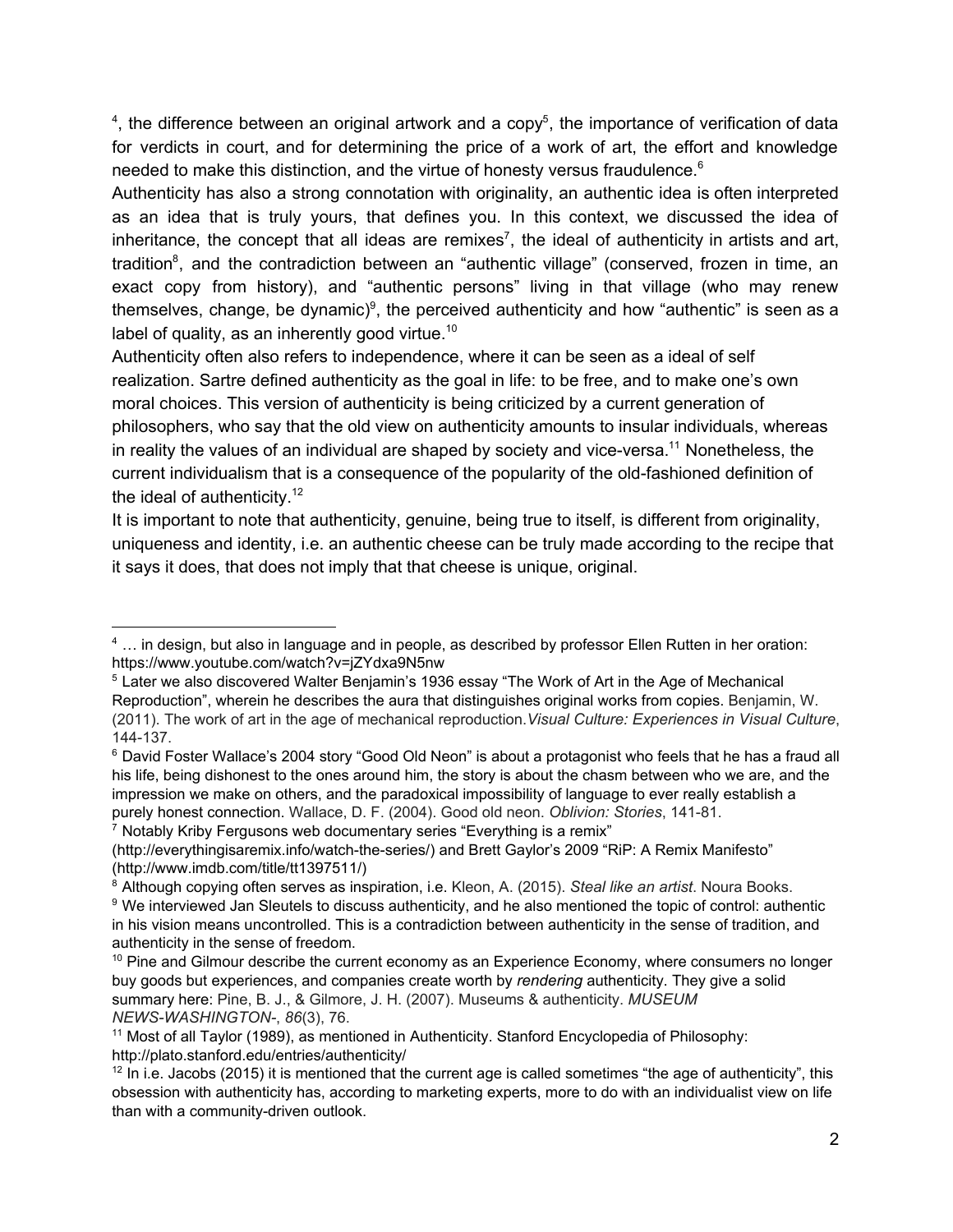#### *The Artificiality of Authenticity*

It's easy to get lost in the many meanings of authenticity. Authenticity means different things in different contexts, and a romantic notion of "authentic culture" (nostalgia-inducing, true to its tradition) at first glance contrasts with an "authentic experience" (unscripted, subjective and unrepeatable). The search for the meaning of authenticity nihilistic, or ironic, rather, attitude in the researcher. The whole artificiality of the concept was a reason to include it in the exhibition in the first place. "Authenticity is a scam", we had written. Later we discovered that we were not alone in this dilemma between the meaning and meaninglessness of the term, when interviewing sociologist Ruben Jacobs who wrote a book on authenticity<sup>13</sup>, who said "Maybe in the past when I was writing I sometimes had this tendency to say 'let's just finish talking about authenticity, because it does not really exist', but I kind of found out it's not really about whether it's real or not, it's more about whether it's something that we should value or not."



*Figure 1: Digital version of sketch during an early brainstorm*

<sup>13</sup> Jacobs, R. (2014). *Iedereen een kunstenaar: over authenticiteit, kunstenaarschap en de creatieve industrie*. V2\_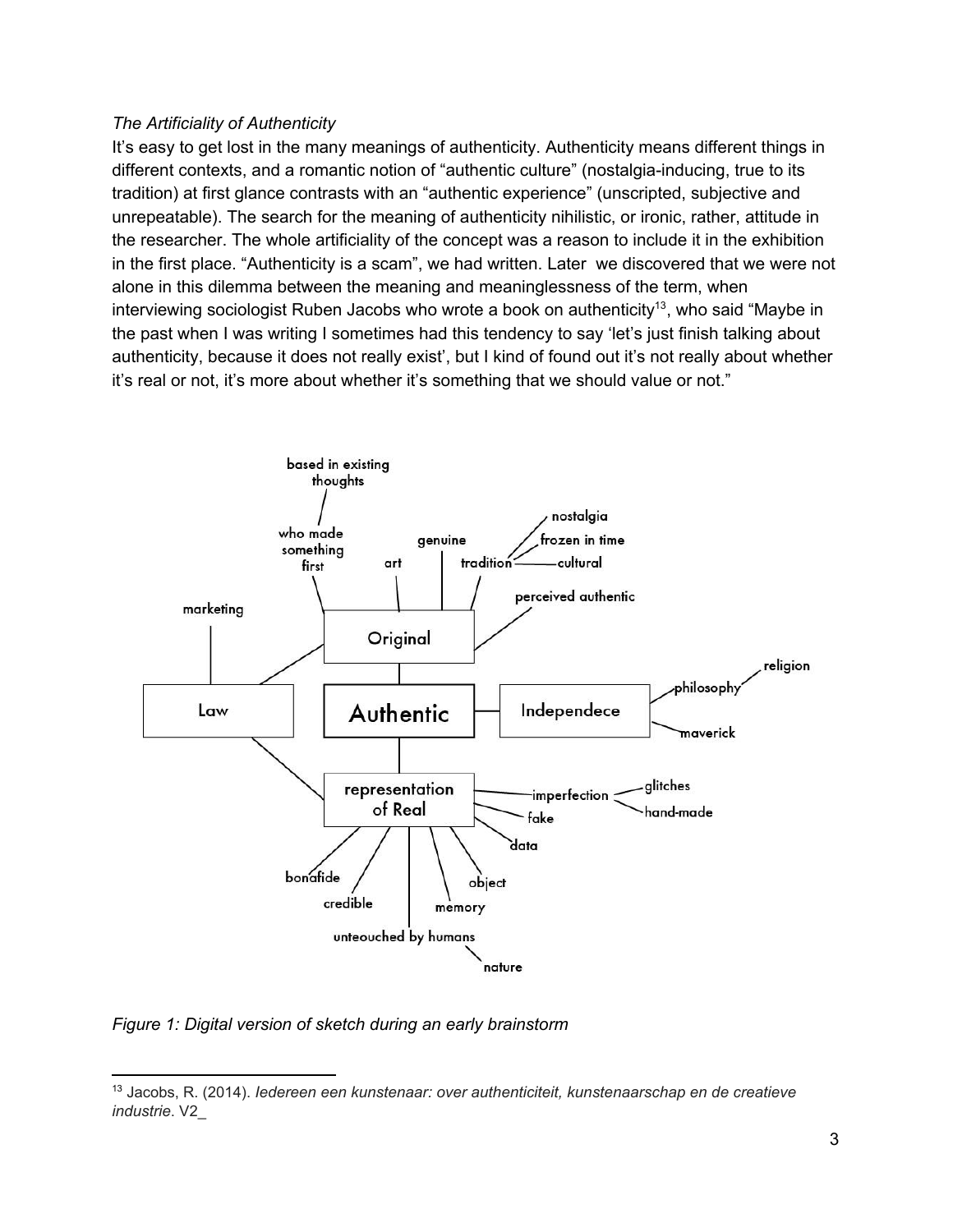# Narrowing down

#### *Focusing on statements*

In our search for statements, we focused on the aspects we found most interesting, looked for contradictions and sought to reveal hidden currents underneath the common meaning of the word. The above statement by Ruben Jacobs, who we came to speak much later in the process, illustrates, and perhaps explains the wicked observation that despite it being such a vague and pluriform concept, authenticity holds so much importance to people. Traditions are for example often seen as inherently good, whereas it is often not realized that most of our traditions are relatively recent inventions.<sup>14</sup> Other contradictions include the artificiality of products that are often described as "authentic" (which is associated with real), the more fundamental issue that trying to control something which is authentic renders it inauthentic, if authenticity is defined as being uncontrolled, and the greater public's almost religious passion for authenticity, whereas the difference between real and fake can only be spotted by a limited few. Moreover, why should it matter where things come from, whether they are "real", or "fake", and whether there is one identifiable author or creator assigned to them, or not, i.e. their existence is acknowledged to be part of a (perhaps fuzzy) web of prior influences.<sup>15</sup> From these issues we created several statements, among which "the craving for authenticity is related to the feeling of control", "in authenticity we trust", "authenticity is a scam" and "an authentic experience cannot be repeated" were lost in first iterations of the democratically arranged shortlist. After discussions with Edwin van der Heide and Media Technology colleagues, we narrowed down to three statements, "authenticity is manipulable" (related to the real versus fake dilemma, and the susceptibility of people to fakes), "the striving for authenticity leads to artificiality" (related to the issue of control) and "authenticity is dead - long live the

<sup>&</sup>lt;sup>14</sup> Mostly framed as conscious traditions during the Romantic period at the end of 19th century. Ruben Jacobs mentioned this. Jippe Kreuning, the youngest miller of the Netherlands, also mentioned that the value of tradition is often inspired by nostalgia and the stories we are told in our youth: "I am very interested in this topic. I am now part of a committee for the protection of the miller tradition. The problem is that there will be too few millers to keep all the mills turning, but strangely the other millers in the committee only want old people to take over their jobs. They think that they can find old people to be millers now, and then after a couple of years, there will be more old people to take over these mills again. They forget, however, that the generation that is becoming miller now (of, say age 50 - 70), wants to become miller because they know it from when they were young! It was on radio, in songs, on TV... when our generation is old, we do not join the millers, but a Nintendo committee!"

<sup>&</sup>lt;sup>15</sup> Two artworks that comment on these topics are Song Dong's "Original Fake" (2015) - a grass landscape of greencoloured whipped cream, and a chocolate solar eclipse, as seen in the Groninger Museum, with the accompanying text "Whereas great emphasis is placed upon concepts such as authenticity and originality in the West, especially in the art world, contrary words such as 'fake', 'copy' or 'imitation' in China have a much more positive sound than their Western counterparts." - and Paolo Cirio's "People Quote People" (2007), where quotes questioning authorship, such as "Plagiarism is necessary, progress demands it", were randomly (and falsely) attributed to famous dead writers, and engraved in marble.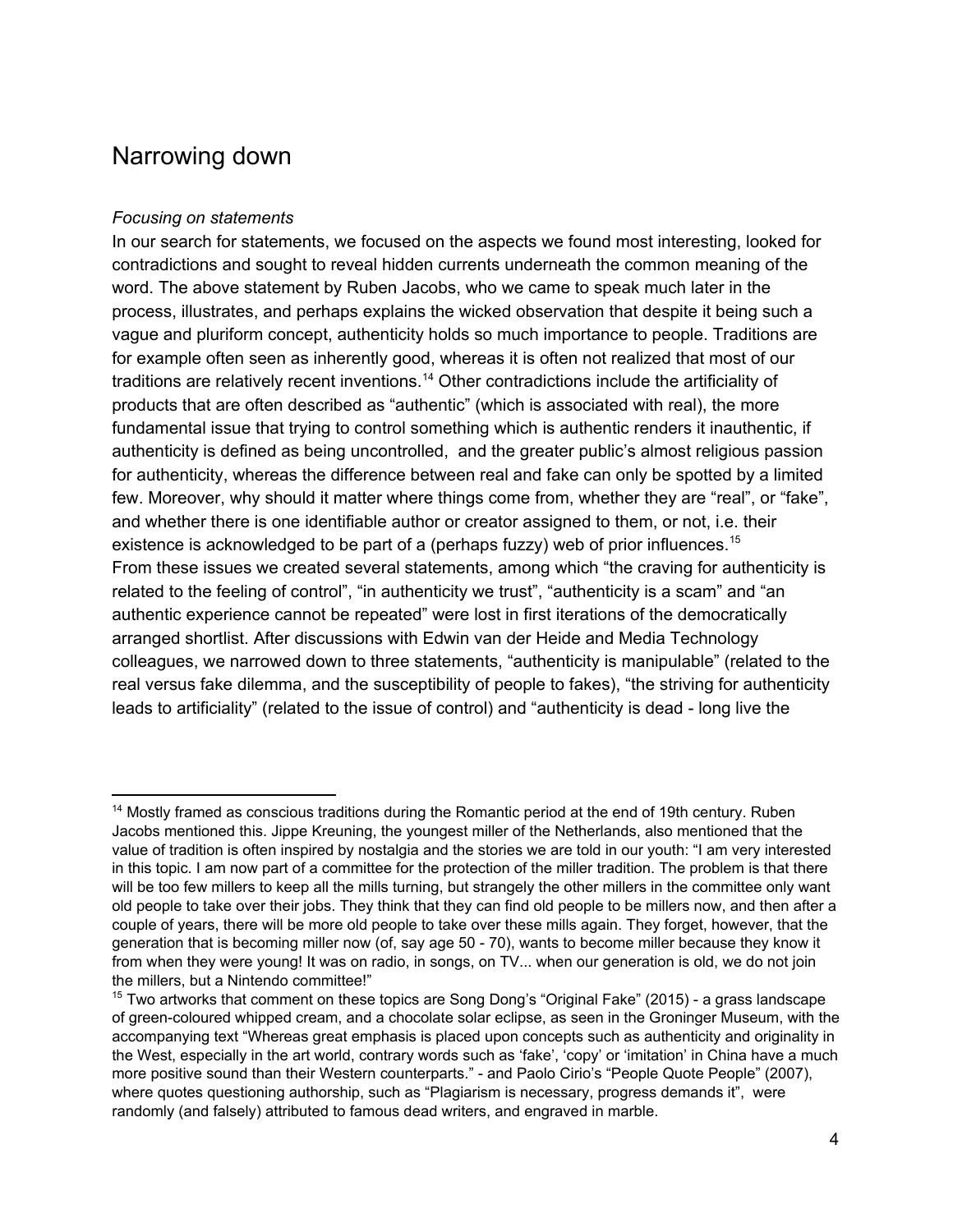community" (both breaking ties with the older connection with individualism, and questioning the importance of authorship). 16

# *Ideas for installations*

We thought about several installations, the ones of which we liked most included some element of fooling the visitor, including a vase that seemingly breaks because of the visitor's intruding behaviour, and then re-ensembles again. Most ideas focused on the manipulability of authenticity, among those one that would show that the aura of authenticity around objects in a museum context. We wanted to repeat the rituals in a museum, to show that the perceived authenticity of objects is largely elicited by the context, and that glass, security lines, guards and cameras could make a worthless object be perceived with awe.<sup>17</sup>

# Paling Funk

# **The following part contains spoilers and is therefore best to be consumed after experiencing the Paling Funk documentary**

The Paling Funk project searches to communicate the statement "authenticity is manipulable". The work is a documentary about Paling Funk, a mash up genre of the Brazilian Baile Funk, and the Paling Sound from the Dutch town of Volendam.<sup>18</sup> A concept that was co-idealized by the artist/design researcher Ruben Pater. The Paling Funk does not exist (yet), we create the music, culture and stories that define it. In the documentary we search for the origin of Paling Funk, in the beginning of the 2000s in the Volendam underground.

The medium of documentary film medium was consciously chosen over other shortly considered scenarios. We experienced documentaries to be great vehicles for mindgames. Watching a documentary adds to the immersion because people expect to see something real, i.e. not fictive. In our research we enjoyed watching documentaries that play with the audience's conceptions.<sup>19</sup> Like the latter examples, the documentary is intended to vary in believability,

 $16$  Apart from Robert Taylor, who is heavily mentioned the second half of Ruben Jacob's beforementioned book, Paolo Cirio's essay, or perhaps manifesto would be more suitable, "The Death of the Author 2.0" had a great influence: http://www.peoplequotepeople.com/about.htm. Additionally, we read The Pirate Book around this time: http://thepiratebook.net/

<sup>17</sup> A work that aims for a similar reaction is Niklas Roy's "WIA < > WIA" that fooled the 2009 ARS Electronica festival into believing it's of African origin (Niklas is 100% German):

http://www.niklasroy.com/project/49/wia-wia-water-in-africa-water-in-austria

 $18$  Funnily, in earlier stages we considered taping ourselves and our work for a kind of "making of" regardless of what the ultimate result would be. For this reason we taped an brainstorm with Jan Sleutels, parts of which end up in the final documentary.

<sup>19</sup> Ranging from clearly satiric documentaries such as *Darkest Austria* and episodes of *Brass Eye*, and documentaries that research the grey area between fact and fiction, and leave the viewer confused, such as *F is For Fake* and *Exit Through The Giftshop*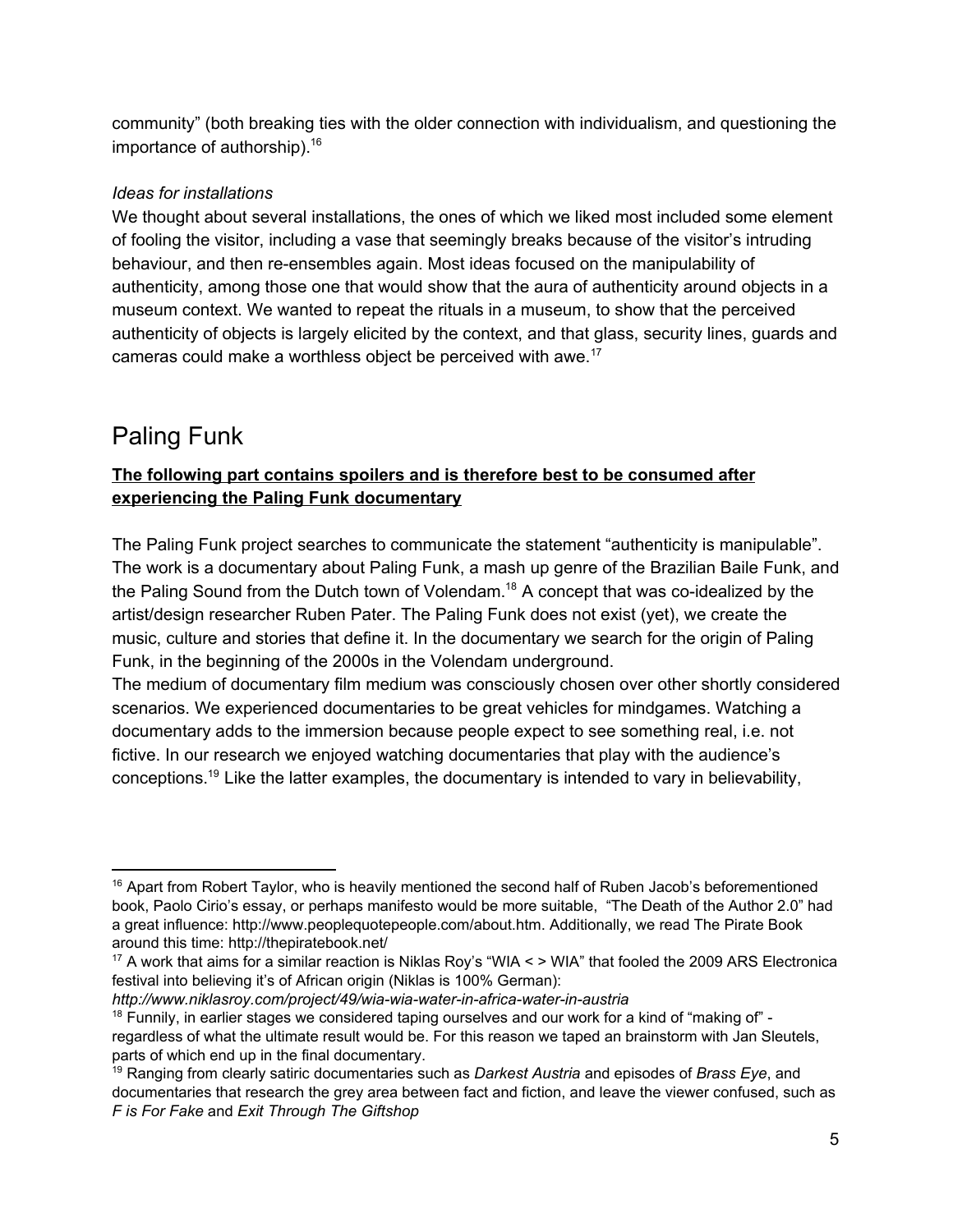thereby swinging the audience between trust and doubt.<sup>20</sup> The cinematic setting allows to capture the attention of the viewer for a fixed time span. $21$  Our goal for the viewer experience is for the audience enter the experience with the implicit expectation of a faithful representation of a subject, the flyer text was designed to add to this expectation: *When do we call something "original", if everything is a mix of different influences? Where do the origins of ideas lie, and who owns them? In the old town of Volendam, you are confronted with such questions. Join us on our search for the real story behind the underground music scene of Paling Funk.*

#### *Storyline*

In the Paling Funk documentary there is a search for the origin of the Paling Funk music genre through interviews with DJ's, producers, fans and other people. A characteristic trait of the Paling Funk community is that the members both have a to have a strong stance on authorship laws due to their use of copyrighted material and have a strong attitude of openness, also for otherness, regarding self expression and being yourself within the community. To reflect upon these phenomena the documentary also includes interviews with writers and students who discuss these issues.

#### *Multiple layers*

The content of the documentary marks a return to our earlier interest in remixes and originality, whereas the location of Volendam reconnected us with earlier research into traditions. We saw these multiple layers as an advantage of the medium, both adding to the believability and keeping the audience busy. Multiple layers within the documentary are outlined.

#### *The manipulability of authenticity*

Paling Funk does not exist, however by enlisting the aid of musicians to create 'Paling Funk' tracks according to an invented convention and esthetic direction, setting up a fictitious origin story, discussing possible motivations and attitudes behind the paling funk community and in general creating a lore through speculative discussion we have come close to creating Paling Funk. Oftentimes interviewees have commented on the viability of the genre and concept. The interviewees do not always lie, e.g. give their honest opinion or thoughts and on some occasions have mixed the truth with fiction completely seamlessly and without our intervention. One notable case was someone discussing the intricacies of country music but acting as if they were talking about paling funk. Moments like these blur the line between real and fake for the viewer.

The expert speakers in the documentary (Ruben Jacobs, Ernesto van der Sar) were questioned almost exclusively on their subjects of expertise. Having them alongside people who take on the

<sup>&</sup>lt;sup>20</sup> During our preparations, we had one meeting with Taco Stolk who emphasized that we needed to take the audience very seriously: "think of the audience as more intelligent as yourself". He also inspired us to think about having multiple layers in order to make it both more interesting and more exhausting to watch.  $21$ Currently we are considering extending the experience with an extra "making of" which would show segments that would clearly indicate that the documentary is fake. Whether and how this will be distributed remains to be seen (options included burned DVD's and sharing a link to an online video).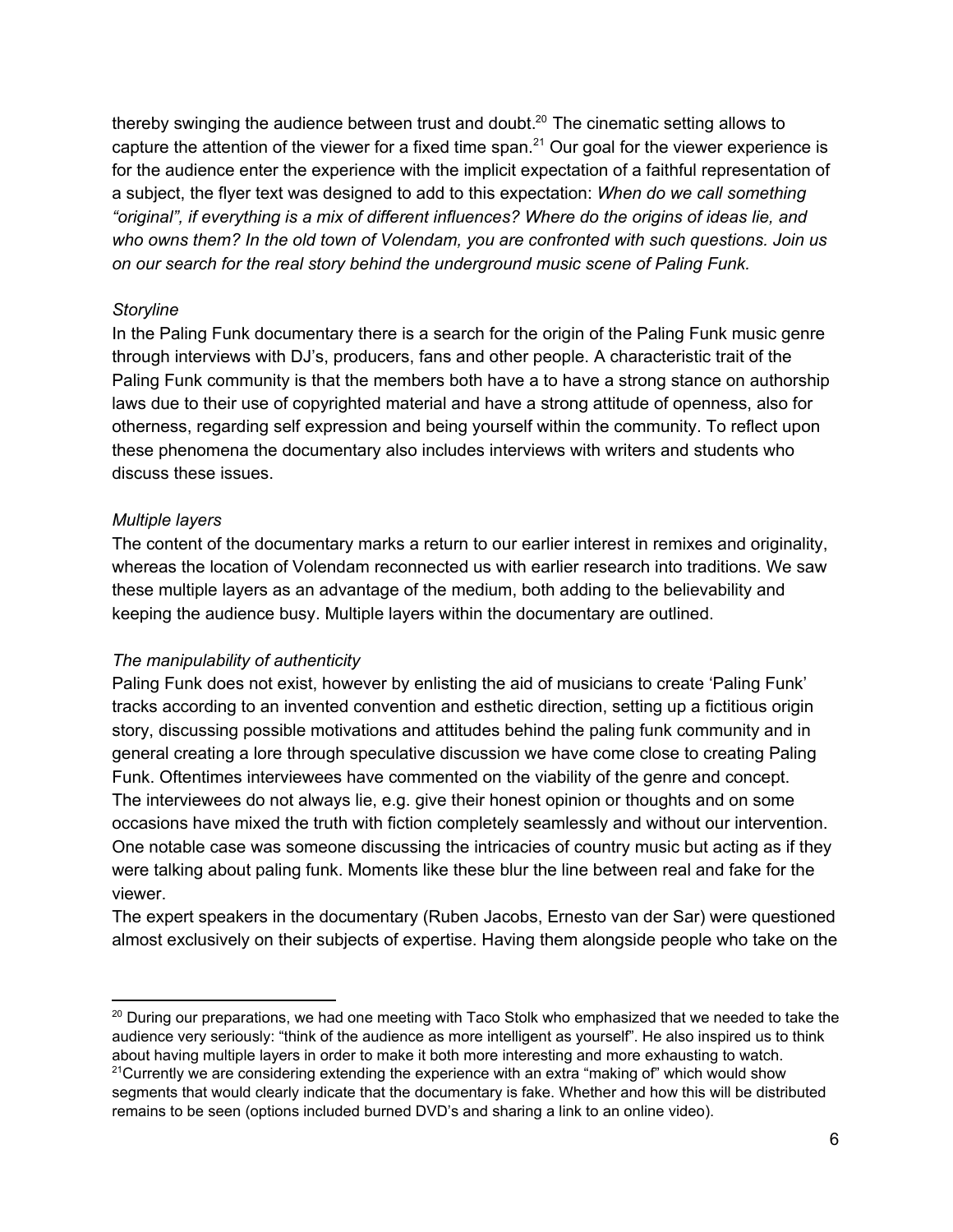roles of fictitious characters creates a counterbalance for the doubt that may exist. Also there is a mix of real musicians and DJ's and fake musicians and DJ's that fulfil the same role.

### *Originality*

An important aspect of the project is the discussion about originality and the creation and remixing of content, in this case music. It explores the relation between old and new, tradition and novelty, ownership and freedom and individualism and community. The Paling Funk is used as a vessel for this discussion, framing Paling Funk artists as people who do not care about authorship and who do not want remain in a world that is frozen in the past. The town of Volendam, which is seen by tourists as a unique time capsule to the past and by the Dutch as a smoke and mirror tourist trap acts as backdrop for these opposites. Also, there is no clear origin of the paling funk genre. It is kept intentionally vague through contradicting stories and dead ends.

# *Being Authentic*

The documentary touches on the possibility that to be authentic you must participate in the world around you and become part of it and the idea that isolation is a thing of the past. The Paling Funk culture is conversely used as a vessel for exploring rebelliousness against having to fit into your role in a small town environment. The artists share the ethic that any kind of music can be used to create something new and that they are part of a collective of artists.

# Making the Documentary

The first steps towards making the documentary where finding people who we could interview, fleshing out the ideas behind the paling funk genre and community and making the music that would be featured in the documentary. These steps were part of the ongoing process. It was clear that to add credibility and momentum (and arguably authenticity) to the project we would have to visit Volendam and obtain interviews and scenery footage from there. We knew of the existence of the Palingsound museum and interviewed its owner Jan Smit. Interviewing people on the streets proved to be less productive but through some contacts we managed to find some people in Volendam who were willing to help with the project. We intensively recruited people that wanted to appear on camera, and interviewed people in the Hague, Amsterdam and Volendam. Some of the interviewees we met my chance without notice and a small part of the interviews were done within minutes of meeting people. One interviewee even turned out to be a huge baile funk fan, to have been to Brazil on multiple occasions and to speak Portuguese. We managed to film in a couple of bars and play some of the paling funk music there.

# *Expert speakers*

It is known that authority figures elicit trust from people. For the documentary we ask expert speakers to talk about their expertise, which we then edit in a way that can communicate our findings from the research phase as well as possible.